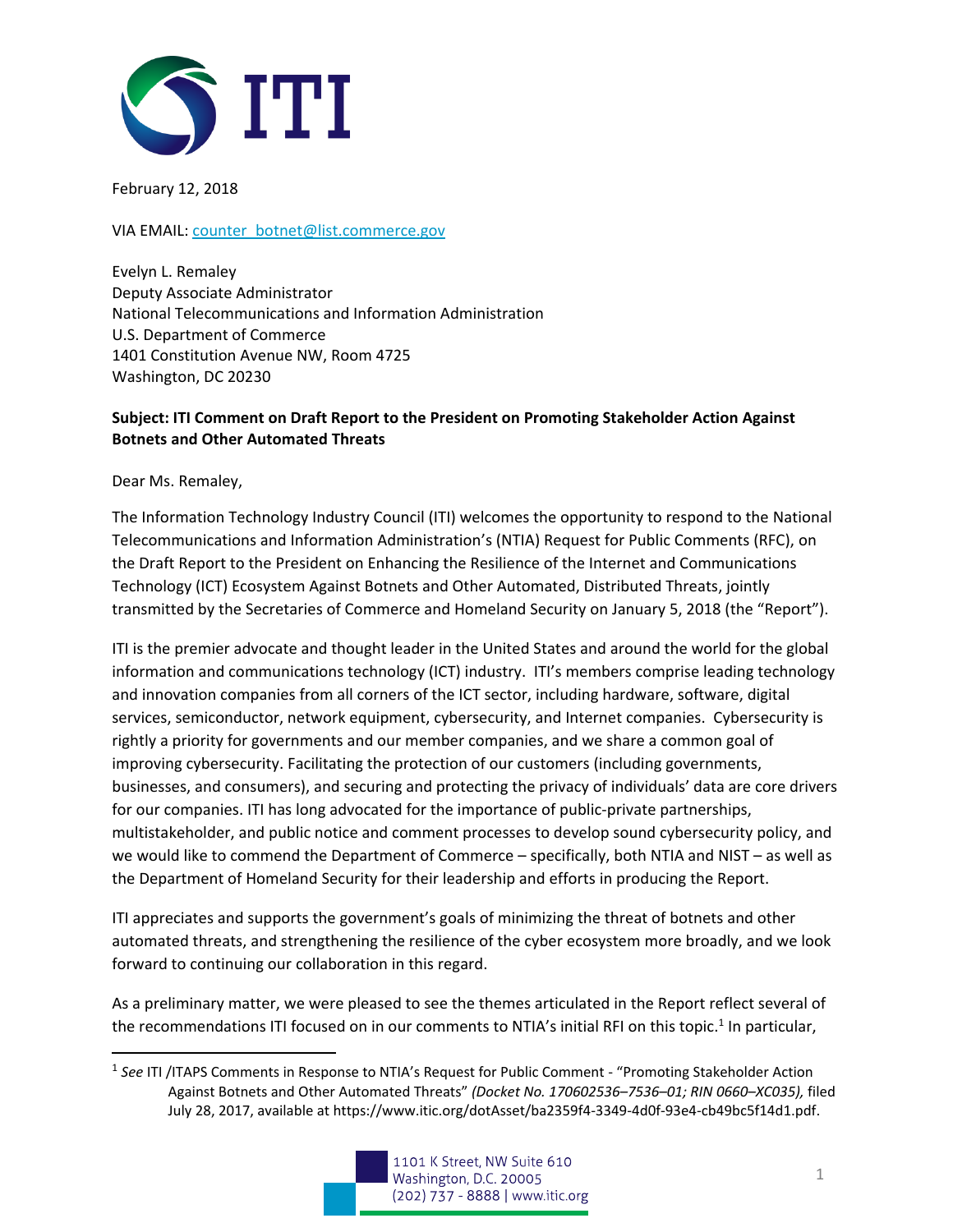

our previous public comments highlighted the global nature of the botnet problem (corresponding to Theme 1 in the Report) as well as the need to address the problem on an ecosystem wide basis (Theme 6). Our prior comments also stressed the need to find ways to increase the use of available tools by cyberspace's stakeholders (Theme 2), to drive education and awareness across the ecosystem participants (Theme 4) and advocated for greater uptake of security by design approaches including secure development lifecycles (Theme 3). We interpret the fact that many of our high-level suggestions were included in the Report as a promising sign that there is broad consensus across the stakeholder community regarding these themes, lending hope that there is a greater chance that we may realize the unity of effort that will be needed to both seize the opportunities and meet the challenges lying ahead.

Ultimately, realizing progress on many of the action items identified in the report will require close coordination and collaboration amongst and between various stakeholders and stakeholder groups, including across NTIA, NIST, DHS and other US government stakeholders, across the private sector, including not only multiple sectors but also involving small, medium and large sized business enterprises, and also internationally, with government and private sector partners alike.

Below, we provide additional feedback to the Report, focusing our comments on a few strategic recommendations as well as some of the key action items we have identified that may hold early promise, or may be worthy of refinement:

# **1. Leveraging public-private partnerships and building on existing initiatives and resources.**

We appreciated that NTIA took on board our comments relating to the complexity and diversity across the Internet of Things (IoT) landscape, which makes it difficult to envision a set of one-size fits-all rules that could ensure security while keeping pace with the rate of change spurred by both technology innovation and the dynamic nature of the threat environment. We recommend that, in addition to the sector specific regulatory agencies mentioned in the Report, the government make full use of the expertise of all stakeholders, including the private sector, other federal agencies and departments (e.g., the Federal Trade Commission and the Department of Defense), and sector coordinating councils (SCCs). We continue to support replicating approaches that have been successful elsewhere, such as leveraging the Framework for Improving Critical Infrastructure Cybersecurity (Framework) approach wherever possible, which in addition to signifying what a highly effective public private partnership can achieve, is recognized in the Report as a key component to widely and successfully securing enterprise networks via voluntary risk-management approaches grounded in international standards and best practices.

### **2. Cybersecurity labels/certifications.**

Action 5.1 states that the private sector should establish and administer voluntary informational tools for home IoT devices, supported by a scalable and cost-effective assessment process, that consumers will intuitively trust and understand. The following action item asks the private sector to establish voluntary labeling schemes for industrial IoT applications, supported by a scalable and cost-effective assessment process, to offer sufficient assurance for critical infrastructure applications of IoT. As we explained in our submission to NTIA's RFC, to create a trusted digital environment, the federal

> 1101 K Street, NW Suite 610 Washington, D.C. 20005 (202) 737 - 8888 | www.itic.org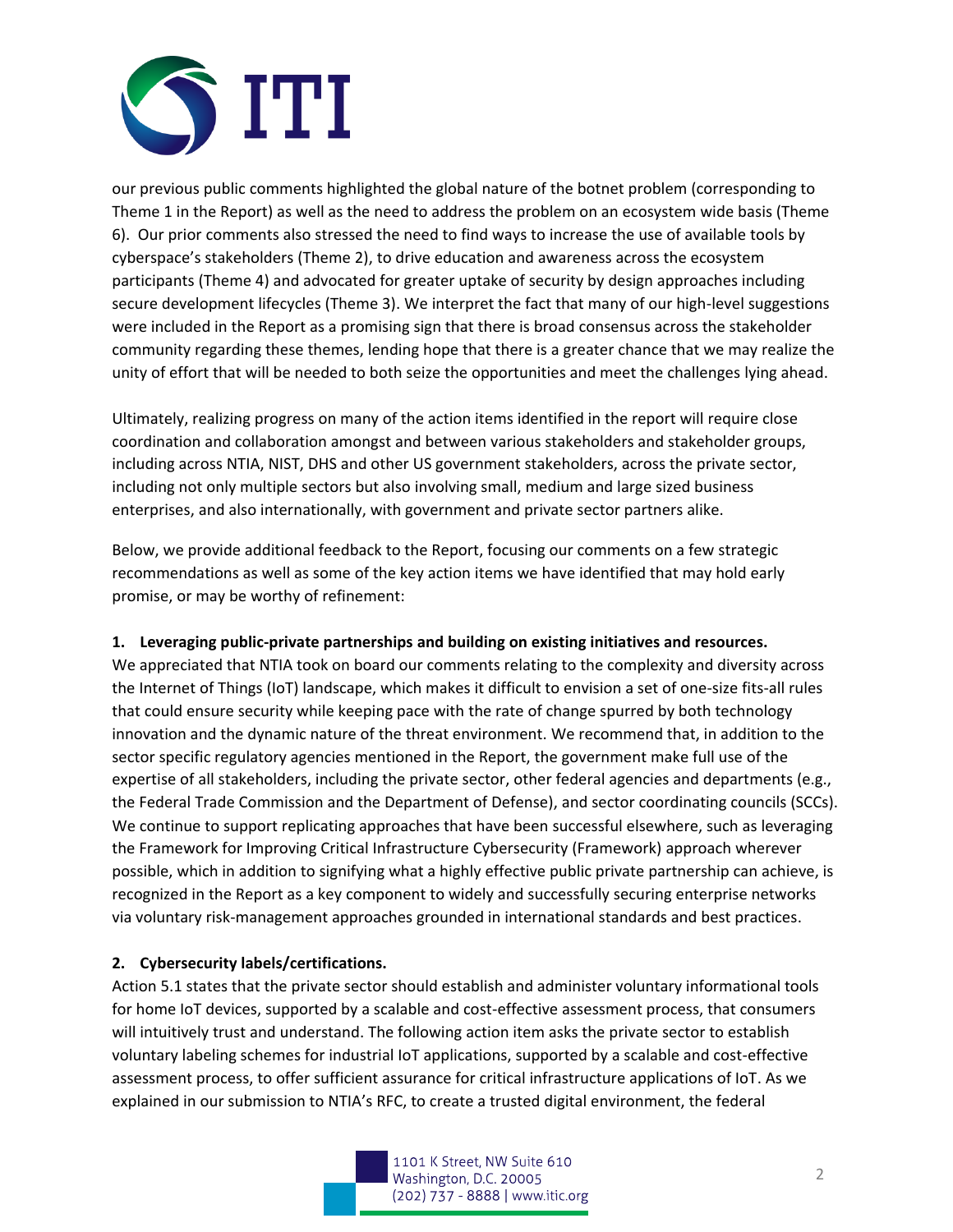

government should seek to encourage companies to tailor security measures and tools to address the risks related to their specific business model. Rapid response is critical as the cybersecurity landscape evolves. Static regulatory frameworks can give consumers a false sense of security. Time consuming and expensive labels may be warranted in some contexts related to critical infrastructure protection but should not apply to consumer products with short life spans and multiple use contexts. Additionally, to enable the market to drive demand and incentivize companies to differentiate their products, certifications should not be mandatory. Further, certifications and labels may represent a market barrier especially for small and medium-sized enterprises (SMEs) and start-ups.

However, as NTIA is of course aware, NTIA previously convened [a multistakeholder process](https://www.ntia.doc.gov/other-publication/2016/multistakeholder-process-iot-security) to address how labels might be productively used to help improve transparency for consumers regarding the ability of IoT devices to receive security updates.<sup>2</sup> That effort was based on input from diverse private sector stakeholders, with flexible recommendations to adapt to the wide variety of IoT deployments. The document achieved consensus from the convened multistakeholder body. However, NTIA has not organized the final outputs of the multistakeholder process, nor has it used its convening role to work with the private sector on facilitating awareness of the outputs. Yet several reports, including this draft botnet report, suggest the need for additional work on an IoT security transparency framework – work that industry already began via the multistakeholder process. Stakeholders should seek to build on this existing effort to advance meaningful progress in this area.

ITI commends the federal government's decision to resist developing a compulsory far-reaching and prescriptive cybersecurity labelling or certification regime in the United States**.** We would advise the federal government to facilitate an industry-led, collaborative work stream to identify whether and in what contexts the voluntary scheme developed in the multistakeholder process should apply to products, components, or processes.

# **3. Transparency solutions.**

 $\overline{\phantom{a}}$ 

We agree with the Report that software development tools and processes to reduce the incidence of security vulnerabilities in commercial-off-the-shelf software must be more widely adopted by industry, and that the federal government should collaborate with industry to encourage further enhancement and application of these practices to improve marketplace adoption and accountability. However, we have some concerns with the draft Report's suggestions included in Action 1.2 regarding the "role of transparency tools and practices in improving manufacturers and purchasers understanding of what goes into IoT products, such as by documenting the off-the-shelf software and firmware included in a product or device."

<sup>2</sup> *See* Communicating IoT Device Security Update Capability to Improve Transparency for Consumers, NTIA Multistakeholder Process on Internet of Things Security Upgradability and Patching, Jul. 14, 2017, available at https://www.ntia.doc.gov/files/ntia/publications/draft\_communicating\_iot\_security\_update\_capability\_ jul 14 2017 - ntia multistakeholder process.pdf.

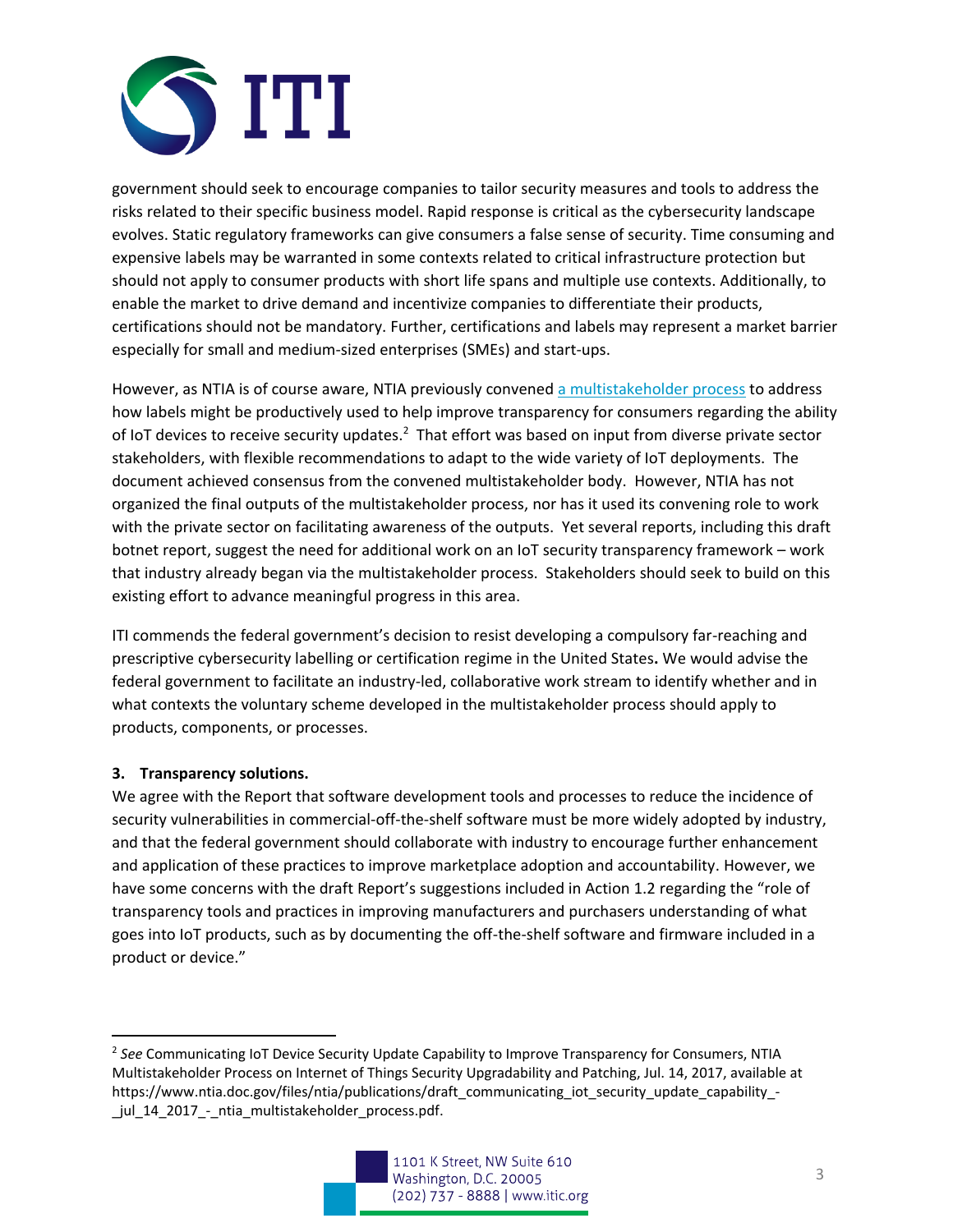

ITI agrees with the problem statement this action item endeavors to solve. However, we are concerned that the Report preordains full disclosure of third party software components to customers as the best means of addressing these challenges. There are risks that this approach may lead to prioritization of efforts which are not necessarily the most effective in reducing cybersecurity risks. For instance, the presence of a vulnerable library in a software product does not mean it is exploitable in that product – often it in fact is not. In other cases, customer pressure may prioritize a patch to a vulnerability with a low CVSS score over a vulnerability with a higher CVSS score.

NTIA has discussed separately its intent to convene a multi-stakeholder process to explore this issue, and potential solutions, in greater depth, including further developing and promoting best practices that relate to vendors' internal processes, practices and policies governing their use, and vulnerability management, of such libraries. We support an open, multistakeholder process that examines a full range of solutions and recognizes that software component transparency is only one consideration in a holistic software security process to drive better outcomes.

## **4. Awareness-raising initiatives.**

Cyberspace's stakeholders – consumers, businesses, governments, and infrastructure owners and operators – need to know how to reduce risks to their property, reputations, and operations. The Report appropriately aims to prioritize this work and ITI and our companies stand ready to offer our support in this regard. We support Actions 5.3 and 5.4 to encourage the academic and training sectors to fully integrate cybersecurity into pre-existing disciplines. As we mentioned in our comments to NTIA's initial RFC, the consumer awareness side of the ecosystem is an equally important part of the equation, and the government has an important role to play. Action 5.5 to establish a public awareness campaign to support recognition and adoption of the home IoT device security profile and branding is a positive step in this direction.

# **5. Continue international efforts and prioritize international cybersecurity standardization**.

The Report emphasizes the importance of a coordinated international approach to secure cyberspace against botnets and automated threats, and in fact identifies in its first principal theme that "automated distributed attacks are a global problem." Given that many of the compromised devices in recent botnets have been geographically located outside the United States, we agree that increasing the resilience of the Internet and communications ecosystem against these threats will require coordinated action with international partners. For this reason, we are pleased to see the Report reflects our earlier recommendation urging the federal government to promote international adoption of best practices and relevant tools through bilateral and multilateral international engagement efforts in Action 4.2. We further suggest the federal government make the preservation and promotion of a global market a primary goal in setting any product assurance requirements.

In our view the U.S. needs a proactive and adequately resourced national strategy involving both industry and government working together to develop and further international cybersecurity standards. The U.S. has already made some progress in this area, including the Interagency Report on

> 1101 K Street, NW Suite 610 Washington, D.C. 20005 (202) 737 - 8888 | www.itic.org